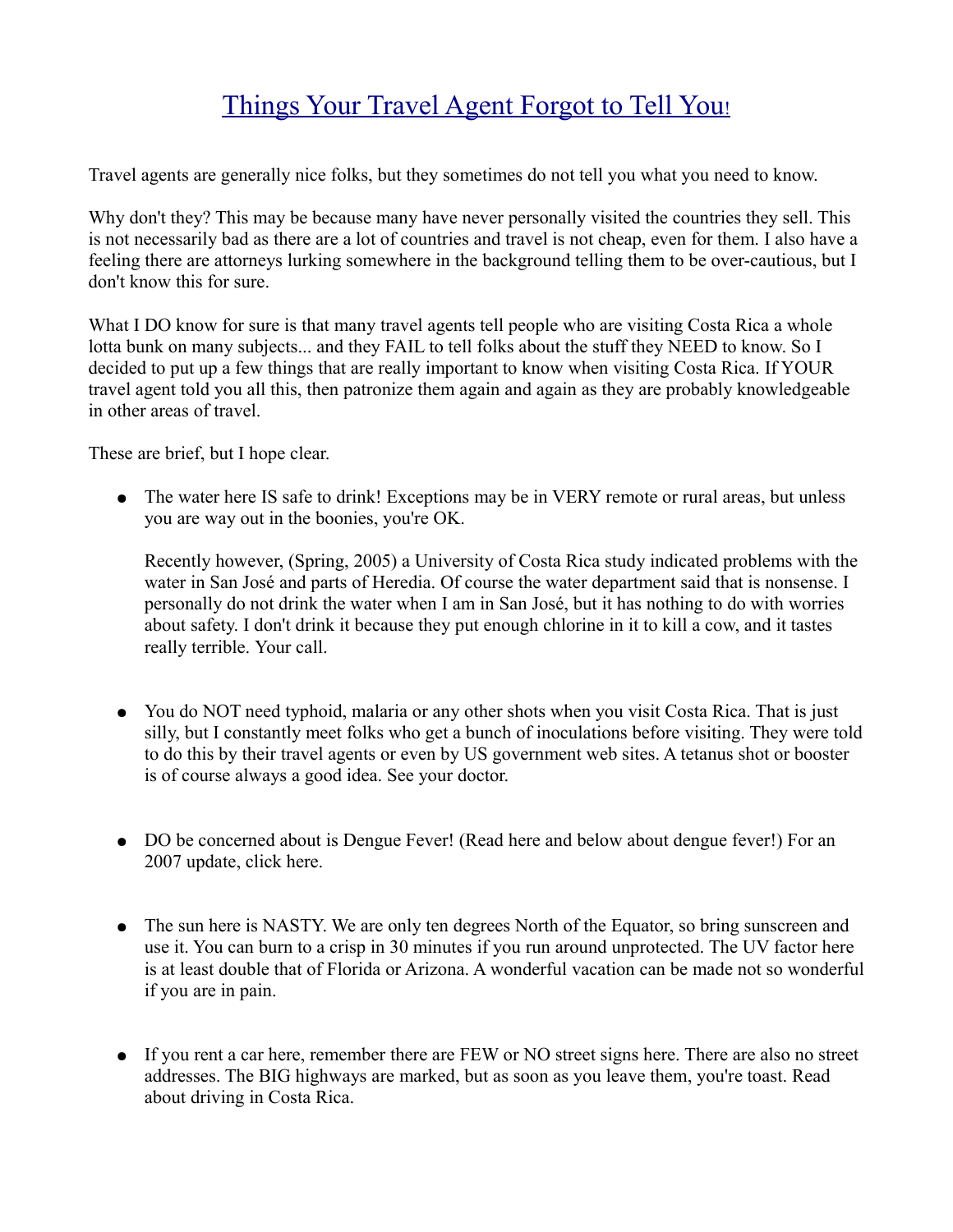- Costa Ricans are... ummm. creative drivers and often pay little or no attention to traffic laws. Be very careful. See below!!
- If you have an accident here, you MUST remain at the site without moving the vehicles until BOTH the police AND the insurance agent show up. If you don't, you're guilty and you may have no insurance.
- Many traffic laws are different here, like handling traffic circles (rotundas). Lanes often end without notice. Many bridges are narrow and one way (alternating). The potholes here are DEEP and DANGEROUS. Manhole covers are optional (not really, but it may take months to get a new cover). Occasionally, trees grow in the streets. Do NOT drive at night until you thoroughly know what you are doing. Read about Driving in Costa Rica.
- In general, do NOT shop at stores or restaurants that either A. have no prices marked and/or B. the prices are in dollars. In both cases, you are just asking to get taken. This is especially true in any area that caters to the tourist trade.
- Credit Cards. Use your credit card as much as possible for purchases as you will always get the correct exchange rate. Use your ATM card if you need cash funds in colones. Don't do a cash advance thing unless you wanna pay silly interest rates. Now saying that... I have traveled extensively, and I believe Costa Rica is about the ONLY country that does not extort money when you exchange foreign currencies. There are exceptions (like at the San Jose airport!), but in general, you will be treated fairly. Finally, and VERY important, TELL YOUR BANK you are going to CR. Tell your credit card companies too. Many will block your credit cards, especially for cash withdrawals. Also, set a realistic daily withdrawal limit that fits your needs.
- Be very careful of petty theft like pickpockets, grab and run... etc. You are very unlikely to be the subject of a violent crime in Costa Rica, but you are always at risk for the small stuff. Don't carry your passport. Have a copy made of your front (picture) page and the entry stamp. The police here are cordial to tourists and unless you act like a jerk, all will accept that as a valid ID.
- Never act like a jerk in Costa Rica. Your are a guest here. Relax. Enjoy this wonderful country and remember always you are a guest. Things are different here, and not always the way you want them. Foreign travel IS foreign and the Costa Rican culture is wonderful, but is very different from your home country.
- You can eat the food here. It is quite good and some of the best spots are the little roadside restaurants and 'sodas'. There is often some little old abuelita (grandmother) working in the kitchen and she likely makes a truly excellent meal. My WORST Tico meals are at the the big roadside restaurants that cater to tourists and advertise genuine Costa Rican cooking.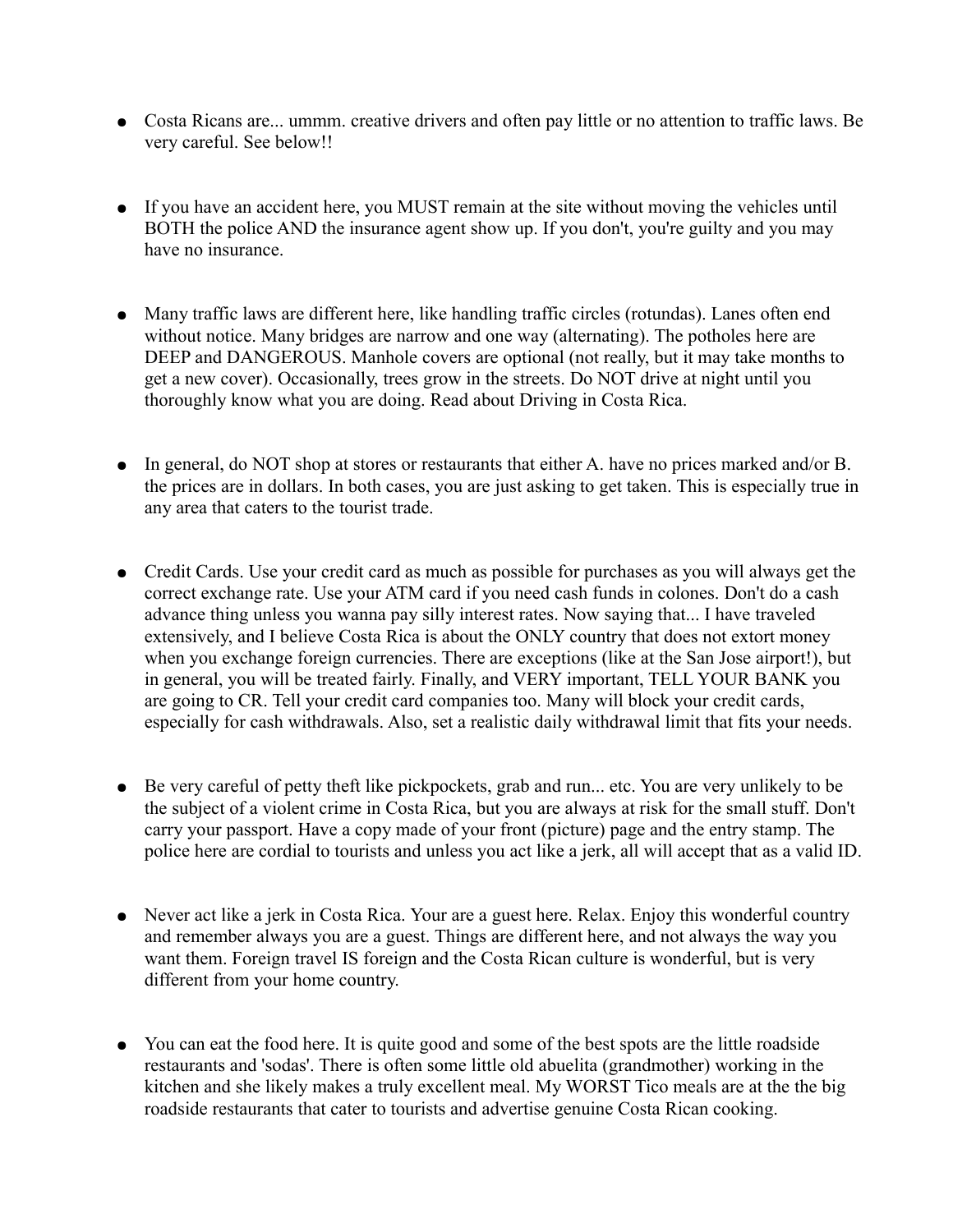- **You can legally drink alcohol and drive in Costa Rica, and that means you can drink while you are driving.** Remember, this law (or lack of) applies to everyone else as well! Don't do it, and believe in your heart that everyone else IS merrily drinking and drive your car accordingly. While you can drink and drive, you CANNOT be intoxicated and drive. If you do not yet know the difference, please advise me when you will be in Costa Rica and provide your itinerary.
- While you do not need to worry about malaria or typhoid, you DO need to worry about Dengue Fever. This is especially true if you visit the tropical areas, rainforests or beaches. However, it also affects the Central Valley. Dengue comes in two varieties. The first causes flu-like symptoms and though you are uncomfortable, you are not dead. The second is NASTY and extremely painful and makes you wish you WERE dead... which you can be without treatment. The good news is that this is easily avoidable. Bring bug repellent or buy some here. Use it especially during the daytime hours (dengue is spread by a mosquito that ONLY bites in the daytime!) Read this!
- You DO need a passport to enter Costa Rica. It also must not expire in less than six months. You cannot enter with a driver's license or a birth certificate. Read this.
- Distances here are weird. Folks look at a map and say things like, "We can drive that in an hour, honey!". No... you can't.
- There are mountains, traffic, accidents, bad roads... and of course, as there are no street signs nor addresses, you will likely get lost. If you can possibly be delayed, you will be. The general rule I use is that I will average 20-30 MPH (30 KPH - 45 KPH) for travel around the country. So for example, if you see a place that is 100KM away (about 66 miles), plan on two hours to three + hours to get there.
- "Oh, they accept dollars and credit cards everywhere in Costa Rica". No, they do NOT. Hotels and many restaurants take credit cards of course, and many will accept dollars, but there are MANY places especially outside the Central Valley where nothing is accepted except the colón. This includes some fine restaurants. And here is a hint... some of the best stuff you can buy at great prices is in the more remote areas... and they will happily accept colones, but will never take credit cards or dollars. The good news is that CR is full of ATM's where you can use your bank card to get some colones at the proper exchange rate. Also many places will not accept travelers checks as they can take merchants up to two months to receive the funds.
- When you leave Costa Rica, you will need an exit visa... \$26.00 per person. You get them inside the airports or at the immigration buildings at the frontiers if you are driving or taking a bus. They accept dollars, VISA (only) or colones. Great way to get rid of the extra colones as you leave.